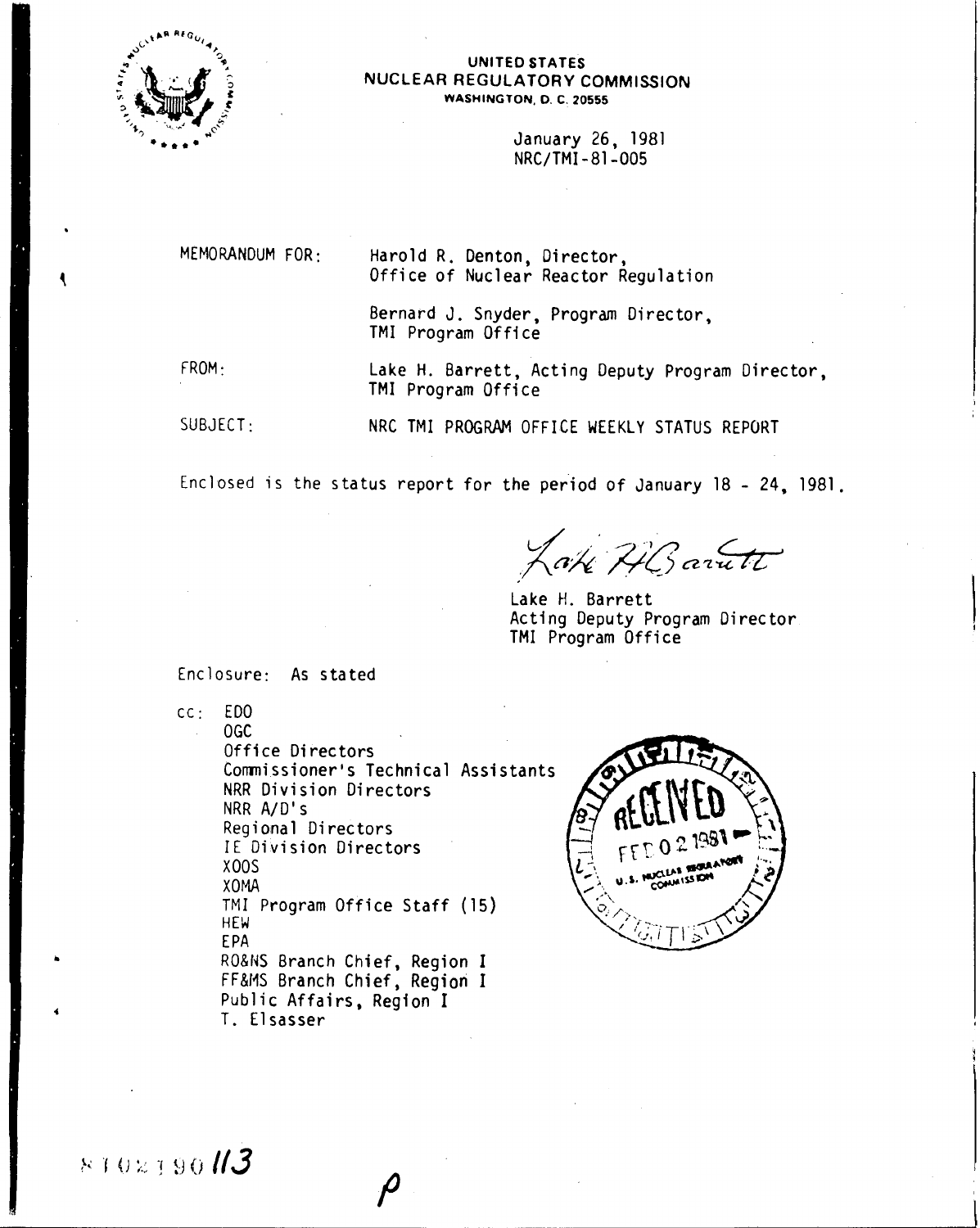## NRC TMI PROGRAM OFFICE WEEKLY STATUS REPORT Week of January 18-24, 1981

Plant Status

Core Cooling Mode: Heat transfer from the reactor coolant system (RCS) loops to reactor building ambient.

Available Core Cooling Modes: Long-term cooling "B" (once through steam generator-B); decay heat removal systems.

RCS Pressure Control Mode: Standby pressure control (SPC) system.

Backup Pressure Control Mode: One decay heat removal pump to supply pressure in conjunction with variable recirculation back to the borated water storage tank (BWST).

Major Parameters (as of 0500, January 23. 1981) (approximate values) Average Incore Thermocouples: 124<sup>0</sup>F<br>Maximum Incore Thermocouple: 156<sup>0</sup>F Maximum Incore Thermocouple:

RCS Loop Temperatures:

| Hot Leg        | $12^{10}F$                                                | $124^\circ F$                   |
|----------------|-----------------------------------------------------------|---------------------------------|
| Cold Leg $(1)$ | $\begin{array}{c} 68^{\circ}F \\ 68^{\circ}F \end{array}$ | $68^{0}$ F<br>69 <sup>0</sup> F |

RCS Pressure: 105 psig

Reactor Building: Temperature:<br>Water level:  $61^{\circ}$ F Elevation 290.6 ft.  $(8.1 \text{ ft. from floor})$ via penetration 401 manometer Pressure: -0.4 psig (Heise) Concentration: 1.9 x 10<sup>-4</sup> uCi/cc (Kr-85) (sample taken *1/21/81)*

## Effluent and Environmental (Radiological) Information

1. Liquid effluents from TMI site released to the Susquehanna River after processing, were made within the regulatory limits and in accordance with NRC requirements and City of Lancaster Agreement dated February 27,1980.

During the period January 1, 1981, to January 24, 1981, minute amounts of contamination with an origin from Unit 2 vere discharged from the TMI site. The NRC TMI Program Office staff verifies that no accident related water, as defined in the City of Lancaster Agreement dated February 27, 1980. was discharged from Unit 2. Although the concentrations of radioactive effluent were not detectable at the discharge point, calculations indicated that less than two millionths (0.000002) of a curie of cesium-137 (Cs-137) was discharged. This represents less than 0.0001% of the permissible total liquid effluent activity as specified in Technical Specifications for other operational commercial power reactors.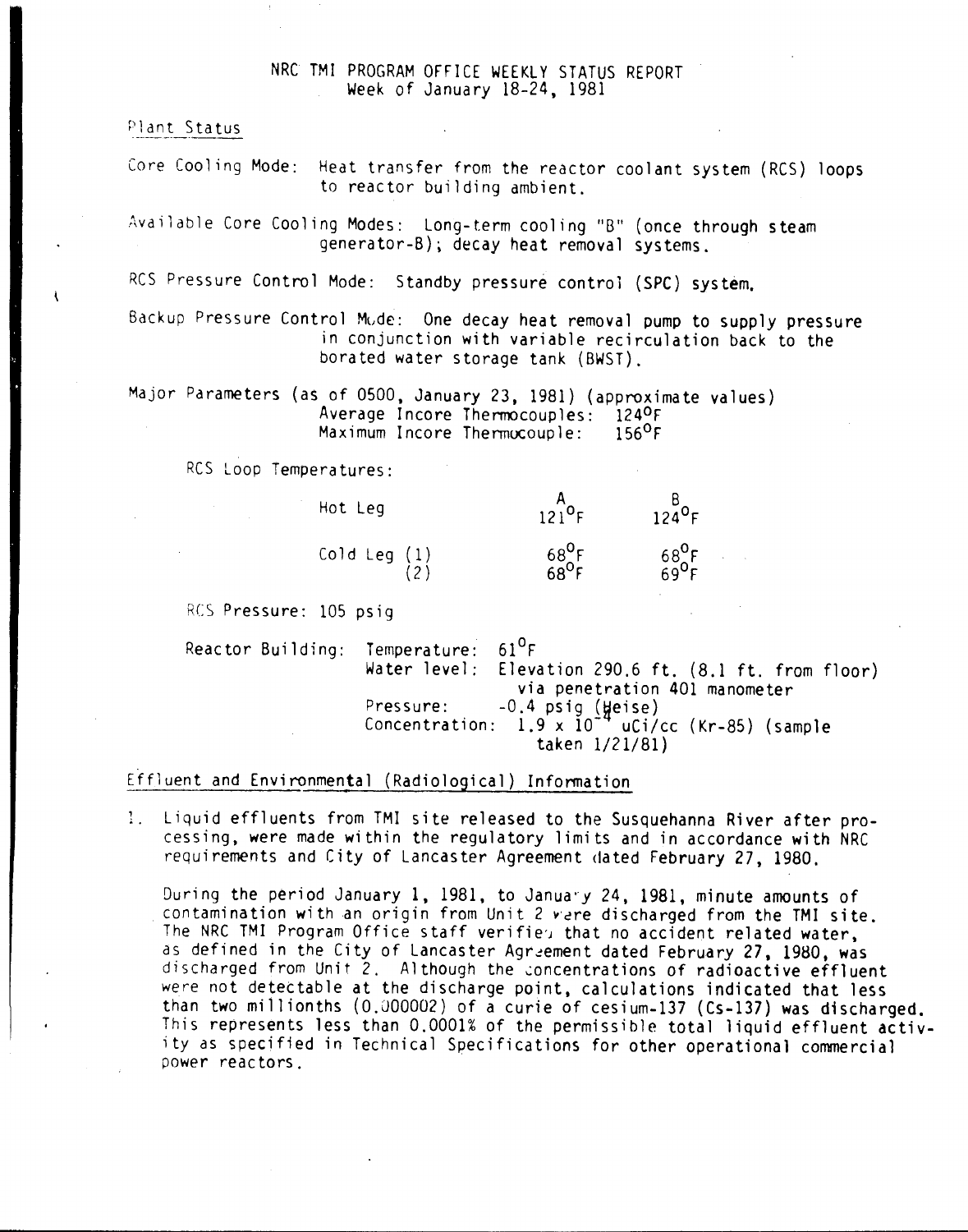- 2. EPA Environmental Data. Results from EPA monitoring of the environment around the TMI site were as follows:
	- The EPA measured Krypton-8S (Kr-8S) concentrations (pCi/m3) at  $\bullet$   $\bullet$ several environmental monitoring stations and reported the following results:

| Location           | January 9 - January 16.<br>1981 |  |
|--------------------|---------------------------------|--|
|                    | (pC1/m <sup>3</sup> )           |  |
| Bainbridge         | 19                              |  |
| Goldsboro          | 25                              |  |
| Observation Center | 22                              |  |
| Middletown         | 23                              |  |

*J*

All of the above levels of Kr-85 are considered to be background levels.

- No radiation above normally occurring background levels was detected in any of the samples collected from the EPA's air and gamma rate networks during the period from January 16, 1981, through January 22, 1981.
- 3. NRC Environmental Data. Results from NRC monitoring of the environment arouna the TMI site were as follows:
	- The following are the NRC air sample analytical results for  $\sim$   $\sim$   $^{11}$ the onsite continuous air sampler:

| <u>Sample</u> | Period                            | $I-131$ $Cs-137$<br>$(uC1/cc)$ $(uC1/cc)$   |
|---------------|-----------------------------------|---------------------------------------------|
| $HP - 251$    | January 15, 1981-January 21, 1981 | $\langle 9.7 E-14 \langle 9.7 E-14 \rangle$ |

No reactor related radioactivity was detected.

- Environmental TLD measurements for the period November 26, 1980, to January 9, 1981, indicate gamma radiation to be at the natural background levels. Fifty-four TLD's registered doses ranging from 0.18 mR/day to 0.31 mR/day. Average dose was 0.23 mR/day. These dose rates are consistent with natural background radiation in the TMI area.
- 4. Licensee Radioactive Material and Radwaste Shipments. The following shipments were made:
	- On Monday, January 19, 1981, a 40 m1 Unit 2 reactor coolant sample was sent to Babcock and Wilcox (B&W), Lynchburg, Virginia.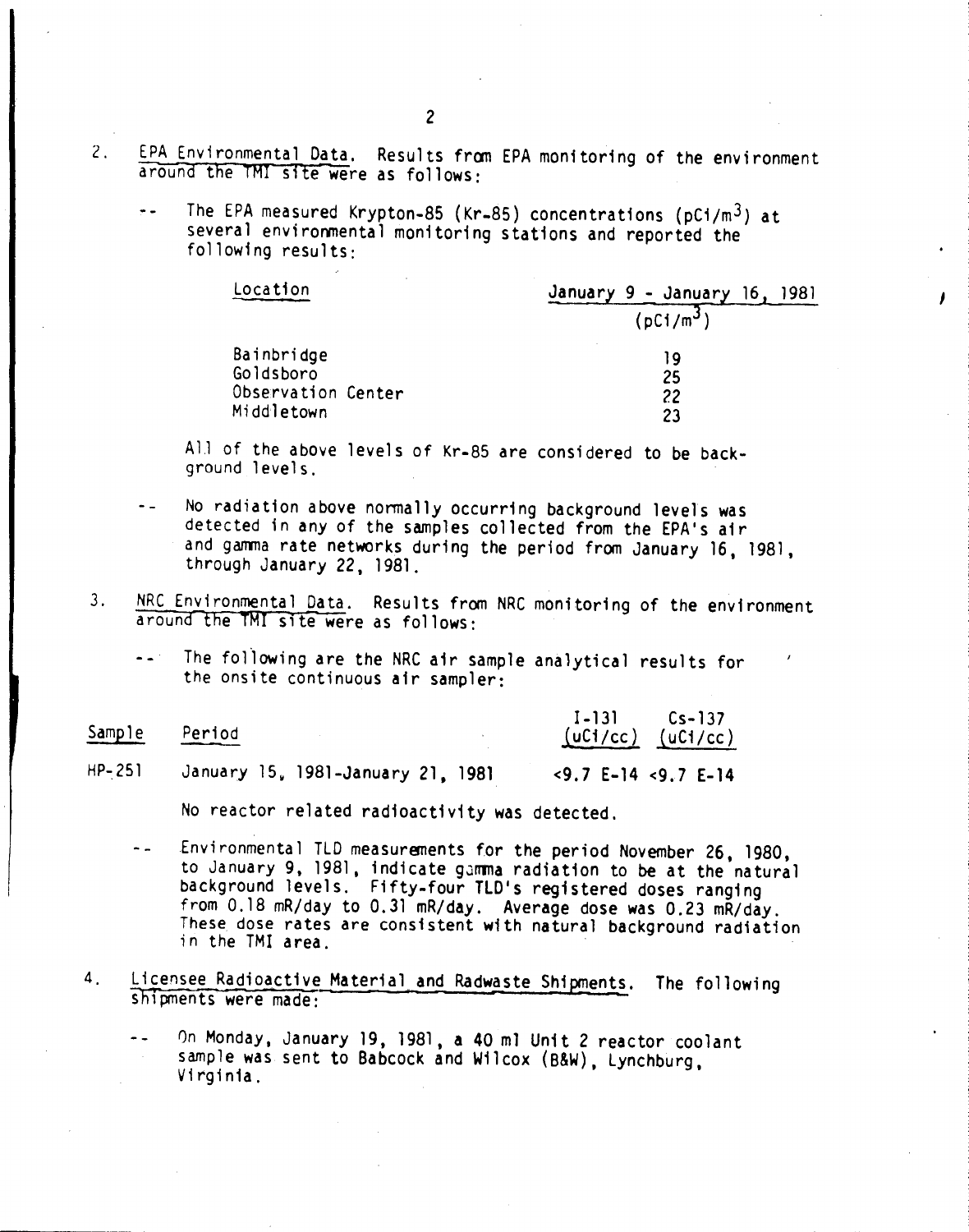On Friday, January 23, 1981, three boxes containing sixteen Unit 2 air sample filters, a Unit 1 250 ml sample taken from the decay heat removal system, and twenty Unit 2 air sample filters and smear papers, were mailed to Teledyne Isotopes, Westwood, New Jersey.

### Major Activities

- Reactor Building Purge/Entry. The sixth reactor building entry  $\mathbf{L}$ continues to be scheduled for February 3 and 5, 1981. The major activities to be performed include installation of a closed circuit television system, work on the source range monitor, and a decontamination test. The day between the entries will be used to perform circuit checks and prepare personal equipment needed by members of the entry team.
- Submerged Demineralizer System (SDS). The SDS construction is  $2.$ approximately 70% complete and initial testing of completed portions of the SDS is in progress. The onsite TMI Program Office is closely following developments in this area to reduce any potential technical regulatory delays in the event the decision is made to allow use of the SDS to process water. Consistent with this philosophy, the increased inspection efforts on the SDS installation are planned.
- Contaminated Building Expansion Joint. The licensee submitted a  $3.$ report to the onsite TMI Program Office staff on January 19, 1981, which concluded that the source of the contamination is the seal injection cubicle in the auxiliary building and not the reactor building. The staff is currently reviewing this report.
- Ground Water Monitoring Status. Following the detection of trace 4. quantities of cesium in monitoring well (MW)-2, the licensee assigned analysis priority to water samples from MW-2. The most recent analysis by a licensee contracted laboratory included results of water samples taken on January 14, 1981. The January 14, 1981, sample taken from MW-2 contains 81 picocuries per liter (8.1 x 10<sup>-8</sup> uCi/cc) of cesium-137 (Cs-137) and 37 picocuries per liter  $(3.7 \times 10^{-8} \text{ uCi/cc})$ of Cs-134. The maximum permissible concentration (MPC) for soluble cesium in water in unrestricted areas is 2 x 10<sup>-5</sup> uCi/cc for Cs-13" and 9 x 10<sup>-6</sup> uCi/cc for Cs-134.

The analysis of water samples taken from other wells through November 26, 1980, has not shown significant variation from the previously reported tritium activity. All wells continue to indicate tritium levels above natural background. Tritium concentration ranged from a low of 130 pci/1 in MW-1 to a high of 4,690 pci/1 in MW-17. The licensee's investigation to determine the source of the radioactivity in MW-2 is continuing, and is being closely monitored by the onsite TMI Program Office staff.

3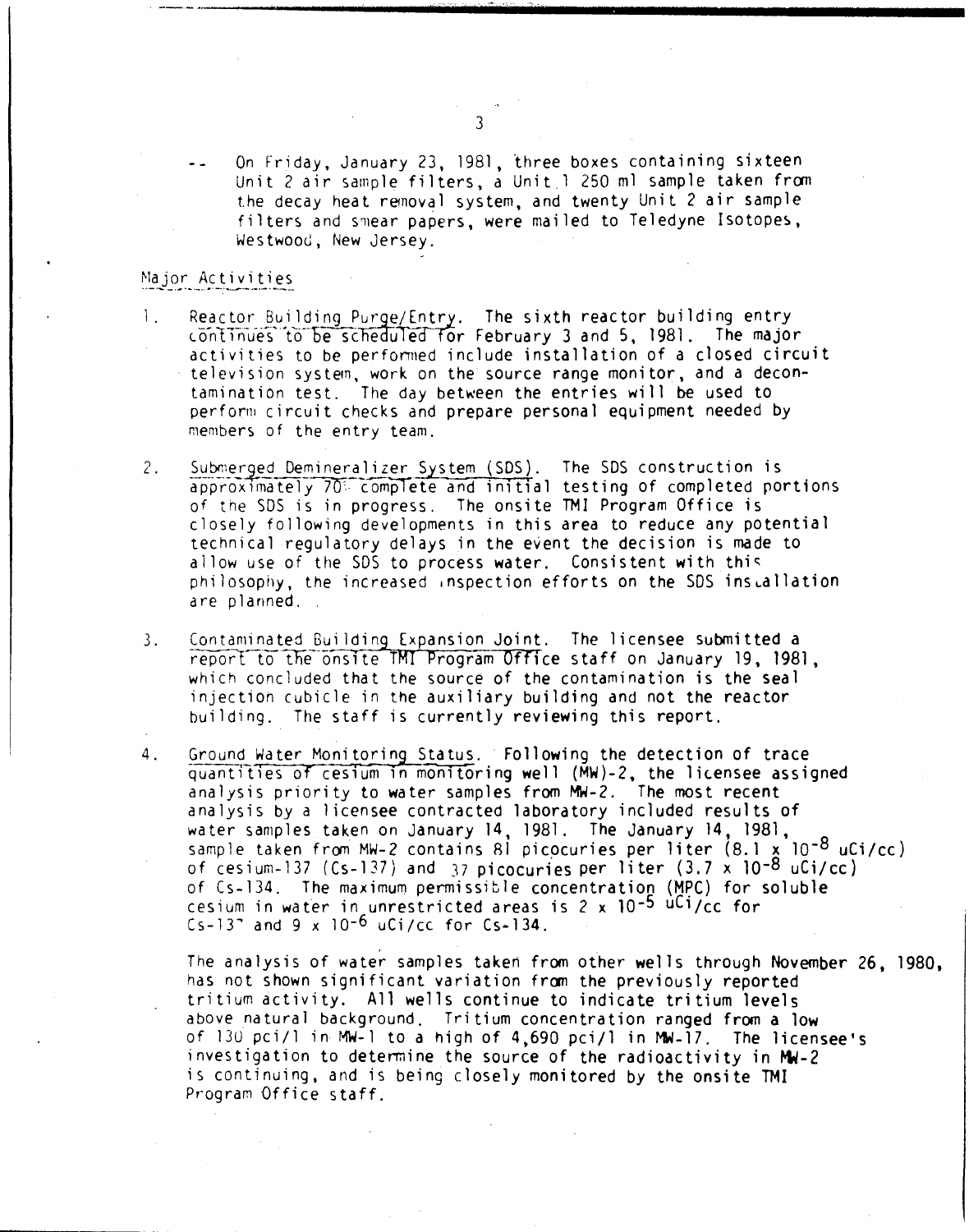5. Onsite Analytical Laboratory. On January 16. 1981. the onsite TMI Program Office staff identified several safety and radiological inadequacies in the licensee's onsite analytical laboratory. The safety and radiological problems were brought to the licensee management's attention. Subsequently the licensee agreed to shutdown the onsite analytical laboratory pending completion of corrective action. Until then, the licensee will continue to send the reactor coolant system samples to the licensee's contractor laboratory in Lynchburg. Virginia.

4